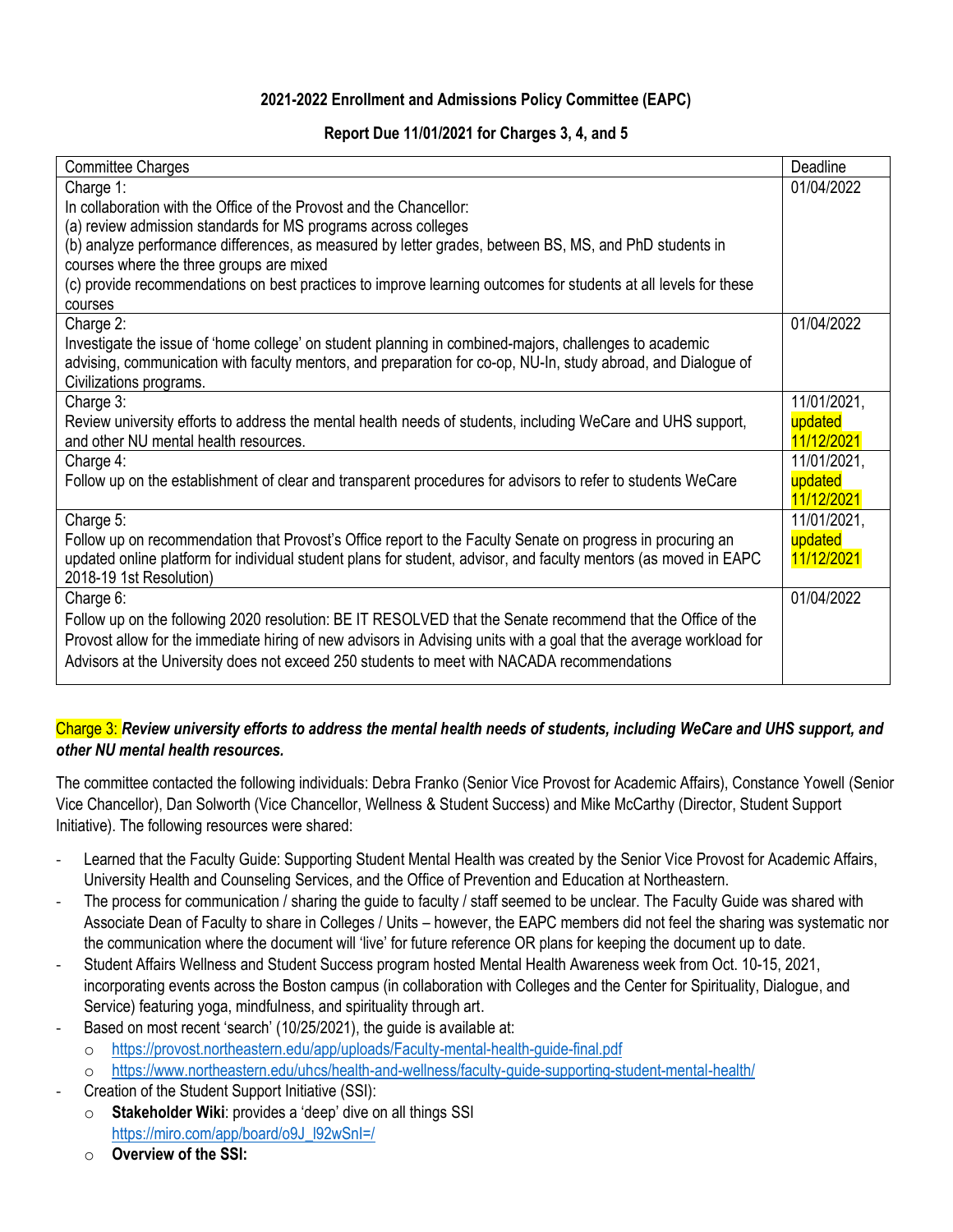- SSI pairs first year undergraduate students with a 2<sup>nd</sup> year or above student called a Student Success Guide (SSG)
- **■** Much of their engagement takes place on an app called MentorHub NU
- When students log in for the first time, they are told that MentorHub is not to be used for emergencies and given a list of resources to use if they need immediate assistance.
- Throughout the SU 2021 the SSI team worked with stakeholders throughout the University to put together a comprehensive knowledge base of resources available to students
- Our SSI Staff our Success Coordinators (SCs) and SSGs received training from UHCS and OPEN staff on appropriate responses and processes
- Through MentorHub NU, SSGs can direct students to appropriate referrals
- These referrals and resources include all areas of the University, including key health and wellness resources like UHCS, OPEN, the DRC, WeCare, and others
- The knowledge base housed on MentorHub NU is ever-expanding as processes changes and resources grow
- We have a tiered model in place to handle all well-being cases and that Success Coordinators will work with SSGs and the students in these situations.
	- As of 10/5 77 referrals related to health and wellness have been made by SSGs have included items like find@northeastern, working with the nutritionist, connecting with staff supporting NUSHP, among others

# o **Communication with Students, Advisors, and Faculty**

- All first-year students completed a module related to SSI as part of their online orientation materials
- Students received timed e-mails from SSI Director, their Success Coordinator (SC), and their SSG
- Residential Life staff provided print materials and talking points to help get first year undergraduate students onto MentorHub NU
- Ongoing meetings with SSI Associate Directors (ADs) and representatives from advising for the different colleges
- SSI team members tabling in key locations around campus including residence halls, high traffic areas, and attending events
- Other outreach includes social media and upcoming "Street Team" where SSGs move around campus to get the word out
- Select faculty members/colleges inviting SSI team members to come in to speak in first year seminar meetings
	- These meetings are continuing throughout the Fall semester

# **EAPC recommends:**

- 1. An assessment is performed by central administration of the value and accessibility of the resources (WeCare, MentorHub SSI, etc.) offered to students from the faculty, staff and students' perspectives by March 31, 2022;
- 2. Provost Office, Wellness & Student Success and / or Student Support Initiative create a strategic and coordinated communication plan about the available resources for faculty, staff and students (e.g., at the beginning of each semester, prior to finals, included in new hire orientation, student orientations, creation of a centralized website etc.) by January 31, 2022.
- 3. The University should consider reaching out to leading foundations e.g., the JED Foundation offering mental health awareness programs (and efficacy measurements) on university campuses by March 31, 2022. This effort would recognize that such foundations often have best practices on how faculty can serve an impactful role and how to best engage faculty in such processes.

## Charge 4: *Follow up on the establishment of clear and transparent procedures for advisors to refer to students WeCare*

The committee met with Tom Sheahan (Senior Vice Provost for Programs and Policies) and Bruce Ronkin (Vice Provost for Curriculum and Programs).

- Learned that a common platform (Navigate) is used by advisors as well as by WeCare and athletic advisors.
	- $\circ$  Academic advisors and WeCare use Navigate, this allows for tracking and coordinate efforts. Advisors can then do this on Navigate and refer the student on WeCare and a brief synopsis of why. WeCare can then close the circle on this, so the advisors know.
- Learned that WeCare hired additional support, unclear if the number of individuals working within WeCare is sufficient for the caseload / work being referred.
- The organization is centralized under Dan Solworth (Vice Chancellor for Student Success).

The goal of establishing "clear/transparent procedures for advisors to refer students to WeCare" appears to be achieved.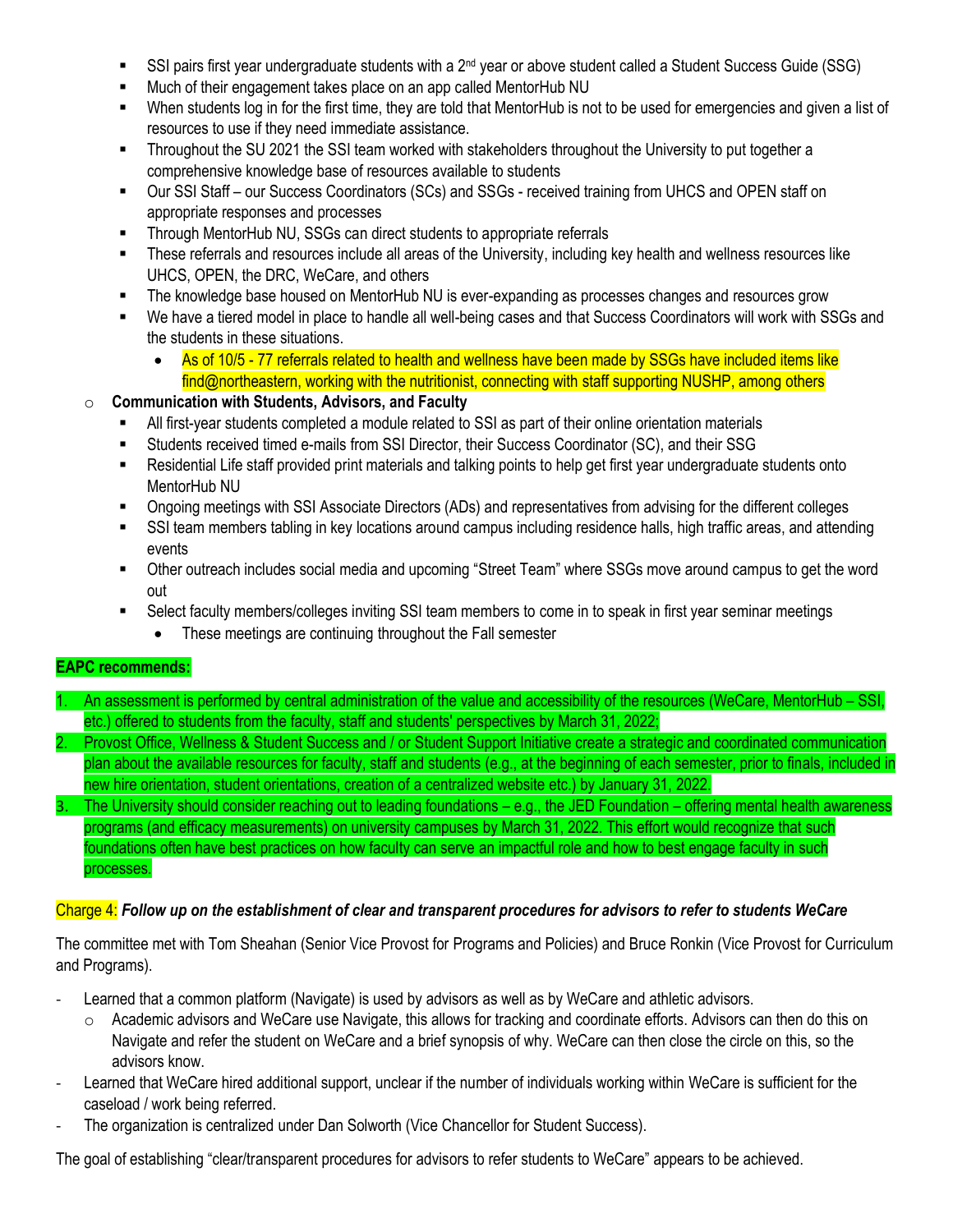#### *Initial review of the 11/01/2021 report, SAC asked for clarity on the comparison of the FACT vs NAVIGATE and the communication plan to all faculty. Response from Bruce Ronkin, Vice Provost for Undergraduate Programs and Policies (11/10/2021)*

### Could we get a comparison of the two systems systems—FACT and Navigate—ie do you have something on this when the systems were being evaluated?

- **EXECT** and Navigate are not comparable applications so I can't really compare them for you.
- FACT is a Northeastern-built application that has only one focus: it is an early warning system where faculty report to students and academic advisors how their students are doing in class.
- Navigate is a commercial product made by Education Advisory Board (EAB) that provides a full suite of Student Success applications, data analysis, and reporting. It is used by academic advisors and support offices around campus. One of its many modules is an early warning system called Progress Reports.

# How has the changeover to NAVIGATE been communicated out to all faculty?

- Academic advisors at Northeastern have been using Navigate since 2013. We started exploring the Progress Reports module of Navigate in Spring 2020 when we concluded that the features had evolved to point that they had surpassed FACT in some cases. We began with a small pilot that semester with the Explore and General Studies Program and focused on two courses: FSEM 1000 and ENGW 1111 working closely with the faculty in those courses getting feedback on their experience. The faculty were positive about the experience and we decided to do a pilot in another college.
- **.** In Summer 2020, we made some tweaks based on the first pilot faculty recommendations and we launched a pilot in Khoury and DMSB with its courses CS 3200 that had 87 students, 4 sections of CS 3500 (339 students), and MGSC 2301 with 34 students. The Associate Deans and Advising Directors worked closely with the faculty to prepare them for the pilot. Again, it was successful with faculty citing the reduced clicks involved and the more efficient overall process, and we also learned a lot about how to tweak the settings to meet our needs.
- We then did a much larger pilot involving all of Khoury College in Spring 2021, using Progress Reports for all undergraduate and graduate courses in the college. Associate Dean Ben Hescott led the way on this and it was very successful showing that we could work with a large number of students and faculty. And having computer scientists provide feedback was especially helpful.
- Of course, COVID was in full swing and we were all focusing on bigger issues during 2020-2021. We waited until Fall 2021 to move ahead to the next step. Based on the response from the faculty in the pilots and the feedback from the academic advisors, we prepared for an even wider rollout in Fall 2021. During Summer 2021 a communication went out to faculty letting them know that we would be using Progress Reports in the fall, described briefly how it worked, and that they would be receiving an email with a link and more information once we were into the fall semester. That information went out four weeks into the semester. Both communications included contact information for questions and assistance including a dedicated email address, [ProgressReports@northeastern.edu.](mailto:ProgressReports@northeastern.edu)
- The overall faculty response rate was equivalent to FACT. The large majority of faculty had a smooth experience. Advisors are now working with all students identified as being of concern. We did identify a small number of issues that caused some faculty challenges, especially large courses like labs with one main instructor and a group of lab instructors where the preference for who completes the progress report varies from course to course. There were also a few cases where a professor clicked "finish" when they weren't finished and we are working to make sure this will be clearer to everybody.
- So, we are learning more with each step. Three key points: 1) FACT was very involved and required too many steps for faculty—especially instructors of large classes. Progress Reports (as we learn from our experiences and set it up just right) will enable us to make things easier for faculty 2) Progress Reports creates a "case" for each student that gets a Progress Report concern. This case in then tracked in Navigate, keeping records of each participating office's involvement (tutoring, GEO, Honors, etc.), and allows a case to be "closed" when it is solved. The data can then be analyzed in larger ways to see how effective we are at identifying, responding, and solving cases

(FACT can't do any of that),

3) FACT still exists on our servers, I believe it is still being used to some extent in CPS, and we can bring it back to other colleges if we choose, but given the advanced features in Progress Reports, I don't think we'll see advisors or faculty request this.

## EAPC recommends:

- 1. An assessment is performed by the Provost Office of the functioning of the Navigate referral procedures from the point of view of the advisors by March 31, 2022.
- 2. An assessment is performed by the Provost Office of the reorganization under the Vice Chancellor for Student Success by March 31, 2022.
- 3. An assessment is performed by the Provost Office of FACT versus Navigate by March 31, 2022.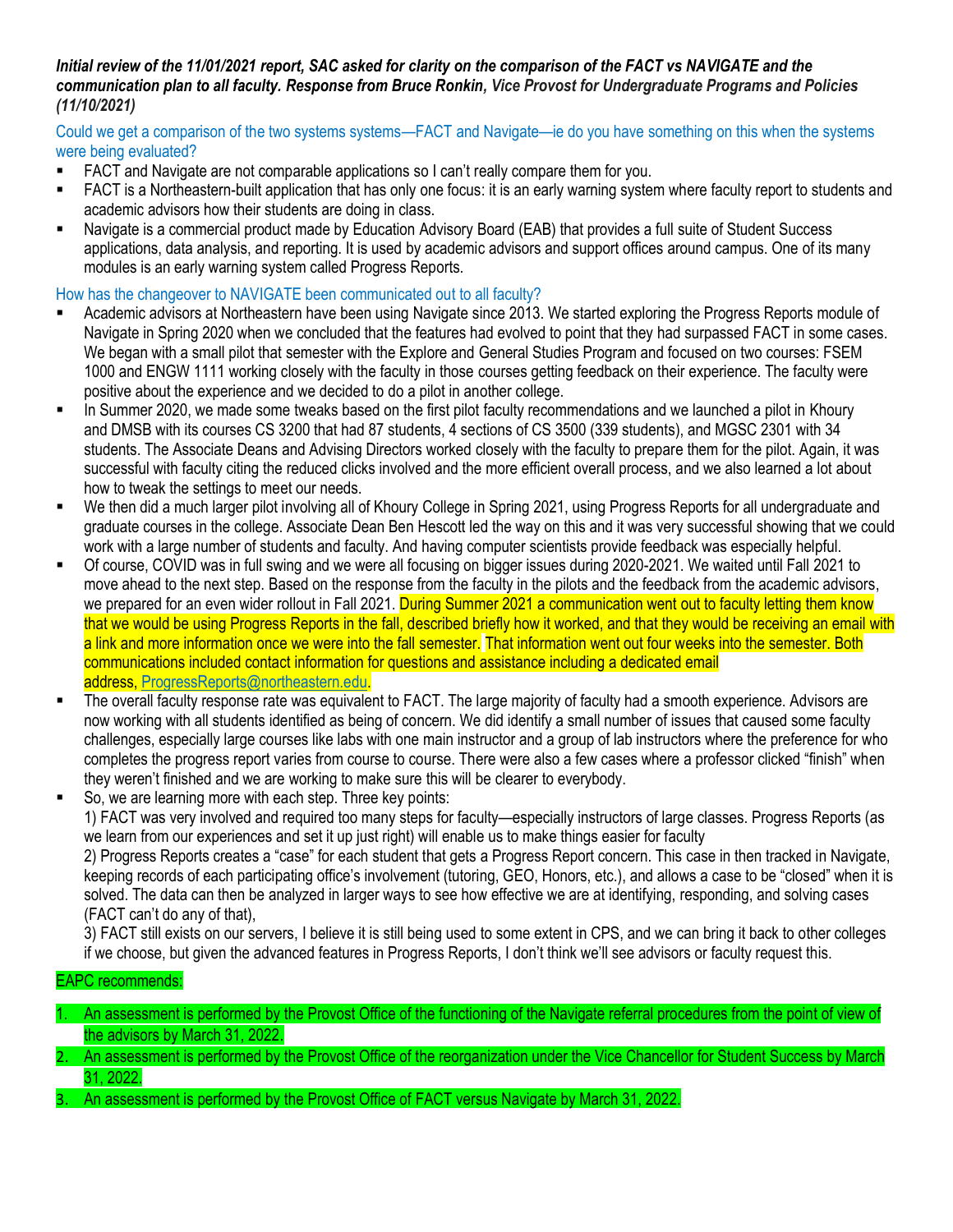## Charge 5: *Follow up on recommendation that Provost's Office report to the Faculty Senate on progress in procuring an updated online platform for individual student plans for student, advisor, and faculty mentors (as moved in EAPC 2018-19 1st Resolution).*

Siham Doughman (Associate Vice President and University Registrar) and Bruce --Ronkin (Vice Provost for Undergraduate Programs and Policies) are leading the effort to implement an updated online platform for individual student plans for students, advisors, and faculty mentors.

The committee was referred to Siham Doughman by Bruce Ronkin and Tom Sheehan. Siham presented to the committee the implementation plan for Northeastern University's switch from **DARS, Degree Audit Report** to **uAchieve Planner**, both provided by the company CollegeSource. **uAchieve Planner** is a "*modern academic planning tool that allows students to build personalized termby-term plans on their path toward graduation*." Future implementation will include **uAchieve Degree Audit** "*a flexible degree audit system designed to track progress toward degree completion and certify students for graduation*." CollegeSource urls: <https://www.collegesource.com/products/planner/> and [https://www.collegesource.com/products/uachieve/.](https://www.collegesource.com/products/uachieve/)

The **uAchieve Planner** empowers students to build personalized term-by-term plans on their path to graduation in concert with academic advisors, helping them stay on track to meet their goals. **uAchieve** is a cloud-hosted solution and will offer insight via student planning data to colleges and departments to better forecast course demand.

**Schedule** *(admittedly an aggressive timeline) October 2021* planning transition from DARS to uAchieve

*March 2022*

launch live pilot exclusively with academic advisors

pilot with possibly two college(s)TBD, dependent on access to 4 years of future data

*Summer/Fall 2022* Degree Audit system data fully in the cloud Go live to students Summer 2022 (date TBD)

*Future phases* rollout **uAchieve** to graduate students implement **uAchieve** Degree Audit

*Responses to additional EAPC questions that we believe are imperative for understanding the new system and will need to be further evaluated:*

- Combined majors that have registrar codes and approved requirements will be available in uAchieve
- Students with 4+1 degrees will have access to undergraduate planner and then graduate planner in future
- Independent majors are harder to map to degree audits and planners and need further study
- Up to 10 advisors are allowed to be mapped to each student, allowing access by advisors across colleges for combined majors
- Faculty mentors and undergraduate program coordinators can be allowed access to uAchieve, dependent on college and department policies
- CPS is currently using Ellucian's **Degree Audit** for some of their students and these students could be transitioned to **uAchieve** in the future
- The projected course offerings are loaded into the system for four years into the future. The default offerings are based on historical patterns and can be updated dynamically.

## *Initial review of the 11/01/2021 report, SAC asked for clarity on the communication plan to all faculty, staff and students. Response from Bruce Ronkin, Vice Provost for Undergraduate Programs and Policies (11/10/2021)*

What is the communication plan out to faculty staff and students regarding the implementation of uAcheive?

The Registrar's Office is leading the implementation of the uAchieve Academic Planner and they are still in the early stages of getting going. They are already doing active communications with associate deans and academic advising directors as they do these initial steps. Communications to students and faculty won't begin for a while because student access to the system won't begin until summer or fall 2022. The colleges will determine the exact date based on when they are ready to launch (colleges will begin testing and exploring the system March 15, 2022 but it will take them through the spring and summer to get it loaded with course information and